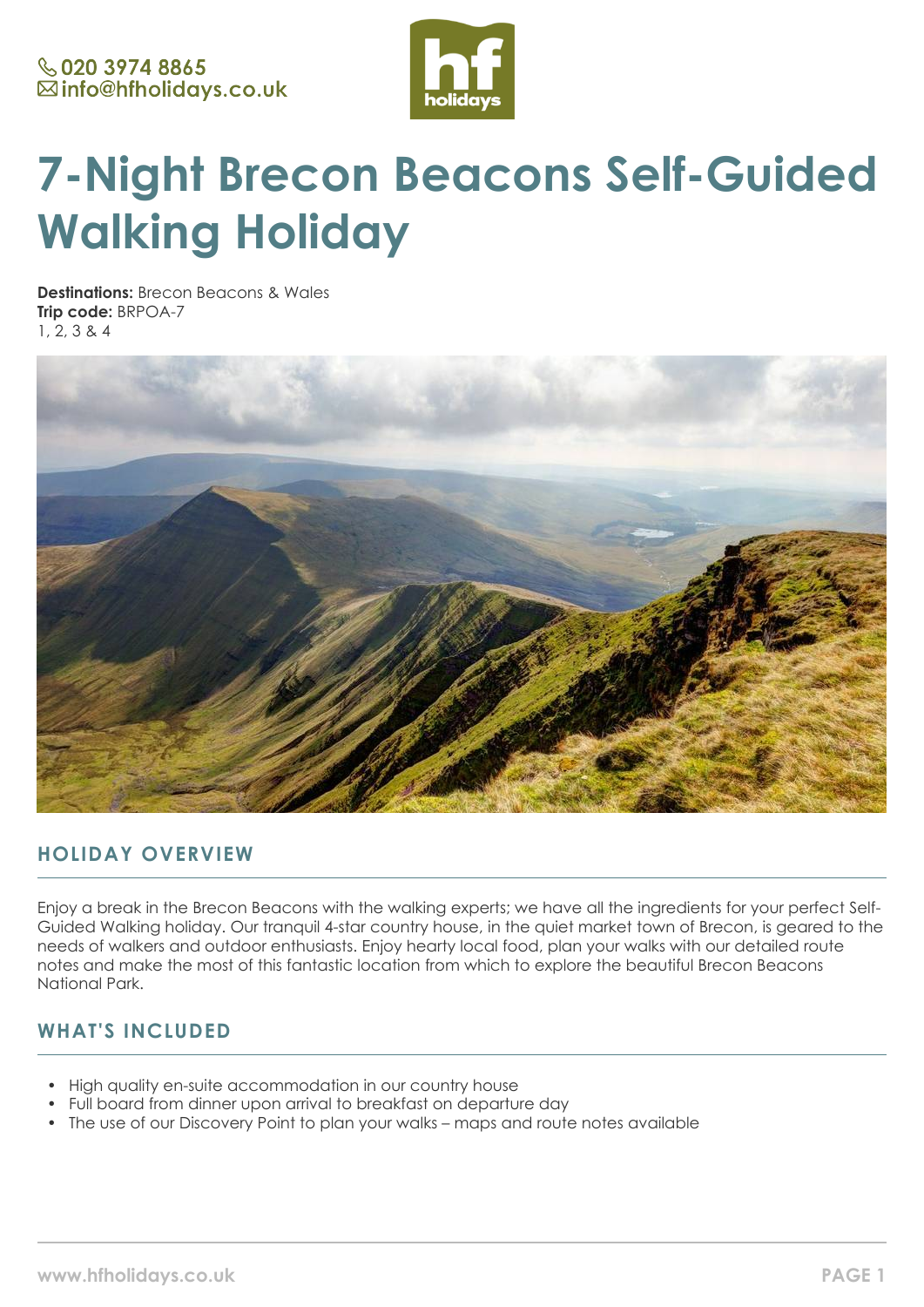# **HOLIDAYS HIGHLIGHTS**

- Head out on one of the self-guided walks to discover the varied beauty of the Brecon Beacons on foot
- Admire panoramic views of rolling countryside and valleys, wide open hillsides and wildly beautiful forests in this spectacular corner of Wales
- Look out for wildlife, find secret corners and learn about Welsh history
- A relaxed pace of discovery in a sociable house
- Discover what makes the Brecon Beacons so special from the waterfalls and caves to its lakes.
- Evenings in our country house where you share a drink and re-live the day's adventures

## **TRIP SUITABILITY**

Explore at your own pace and choose the best walk for your pace and ability.

## **ITINERARY**

## **Day 1: Arrival Day**

You're welcome to check in from 4pm onwards.

Enjoy a complimentary Afternoon Tea on arrival.

## **Day 2 - 7: Laid Back Walks**

Our easiest routes, allowing plenty of time to savour the magnificent mountain landscapes. All our walk notes suggest the best places to stop, great pubs, and tea rooms.

- A stroll around Hay-on-Wye 2 miles
- Brecon Town & Country 3 miles
- Mynydd IIItud 3 miles
- Taff Fechan Nature Reserve 3 miles

## **Day 2 - 7: Leg Stretcher Walks**

Some longer walks on valley and lakeside paths, plus a few of the easier hills.

- Sgwyd y Eira 4 miles
- Myndd IIItud and Twyn-y-Gaer 41/2 miles
- Exploring Brecon 4 miles
- Pen-y-Crug 4.5 miles

# **Day 2 - 7: Full On Walks**

For those who love the high mountains, or simply striding out on longer walks. Expect some rough paths as you head to some of these famous summits, but there are plenty of rewards when you reach the top.

- Corn Du, Pen-y-Fan 4 miles
- Corn Du, Pen-y-Fan & Cribyn 6 miles
- Hay-on-Wye Circuit 6.5 miles
- Northern Beacons Horseshoe 7 miles
- Talybont on Usk to Brecon 8 miles
- Talybont on Usk 9.5 miles
- Beacons Horseshoe 10 miles
- A tour of Waterfalls Country 11 miles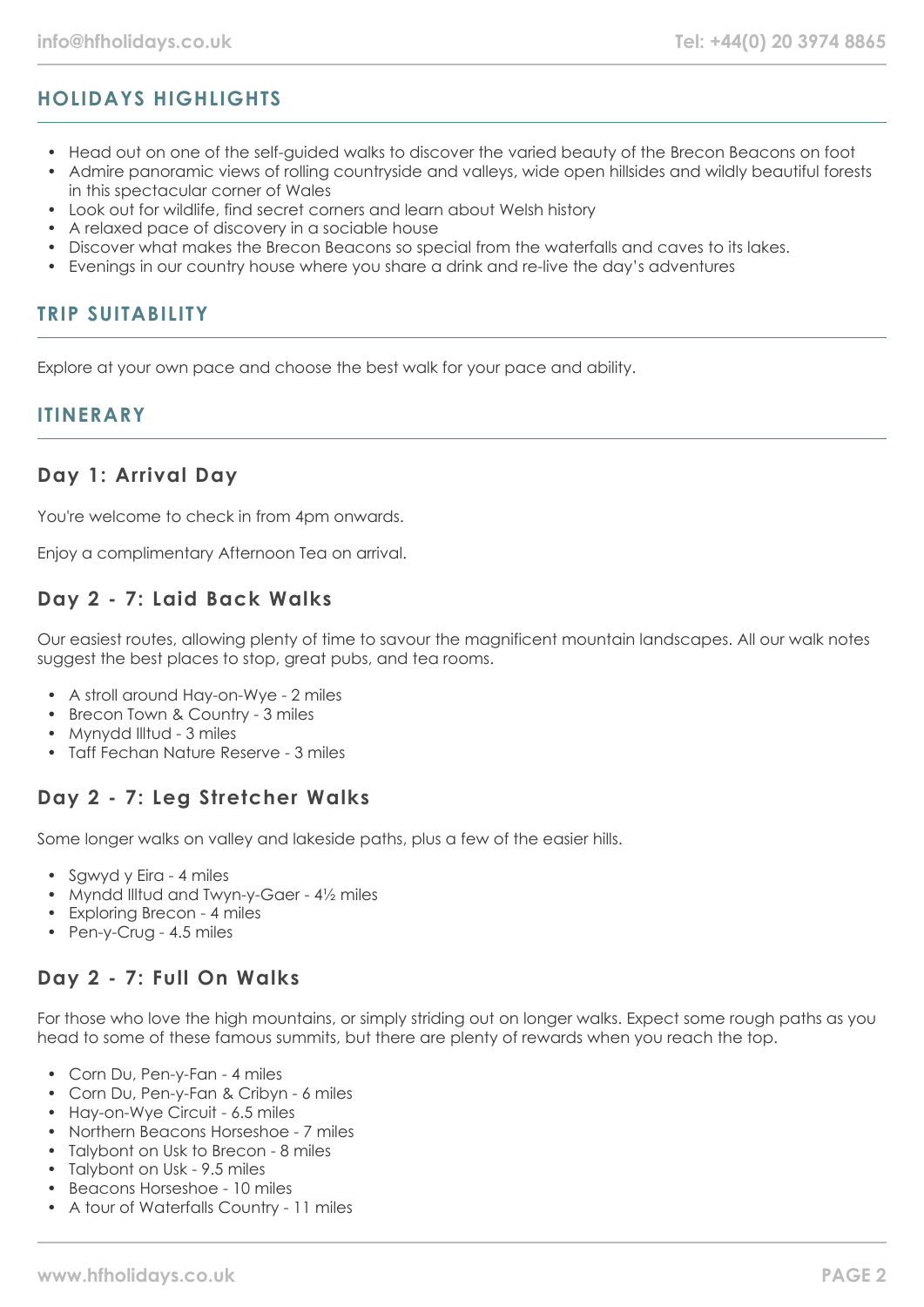# **Day 8: Departure Day**

Enjoy a leisurely breakfast before making your way home.

# **ACCOMMODATION**

## **Nythfa House**

Pretty country pile Nythfa House stands above the traditional mid-Wales market town of Brecon and sits within easy reach of the Brecon Beacons National Park. Having spent its early life as a large private house, the building has been converted into a comfortable country hotel. The interiors look like they've evolved naturally over time, staying rooted in the local area and house architecture while being filled with contemporary furniture and colours. As well as 31 rooms and a range of public spaces and an inviting indoor pool to tempt you, there are pretty grounds and a short walk to the streets of Brecon itself. The contrasting countryside close by provides challenges including sweeping ridges, an ascent of the Black Mountains and scaling Pen-y-Fan as well as more subtle strolls through the river-carved landscapes of the Melte Valley, along the trail of a series of awesome waterfalls, or time spent dawdling through the second-hand bookshops in Hay-on-Wye.

# **Country House Accommodation**

## **Accommodation Info**

## **Need To Know**

We appreciate that COVID-19 continues to impact the nations. The English, Scottish and Welsh governments are not always in sync, so measures in our country houses may vary between the nations. We thank all guests for adhering to the measures we have introduced to keep our guests, leaders and team members safe.

You can see our latest FAQs and guarantees at <https://www.hfholidays.co.uk/coronavirus-travel-advice>

#### **Ventilation, Physical Distancing Measures and Group Sizes around the Houses**

We will keep our public areas well ventilated; for your comfort you might want to pack an extra layer to keep you comfortable.

With the relaxation of physical distancing, we will be allowing larger groups to dine and relax in the bar together.

Hand sanitiser stations will be made available in frequently used public areas for guests and staff use. It is advisable to bring additional hand sanitiser for whilst you are out walking.

We always follow the latest regional government advice, but our one recommendation is don't forget your face mask! There is no requirement to wear a face covering in communal areas, but you may of course choose to. Some places throughout the UK may still require you to wear a mask even if the government legislation does not. With this in mind we suggest you bring a personal supply of face coverings for the duration of your stay.

#### **Servicing Bedrooms:**

At this stage we are not reintroducing our daily room servicing. Extra tea, coffee, milk, towels and toiletries will be available on request from our team. Bins can be left outside your door for emptying.

#### **COVID-19 Symptoms or Cases**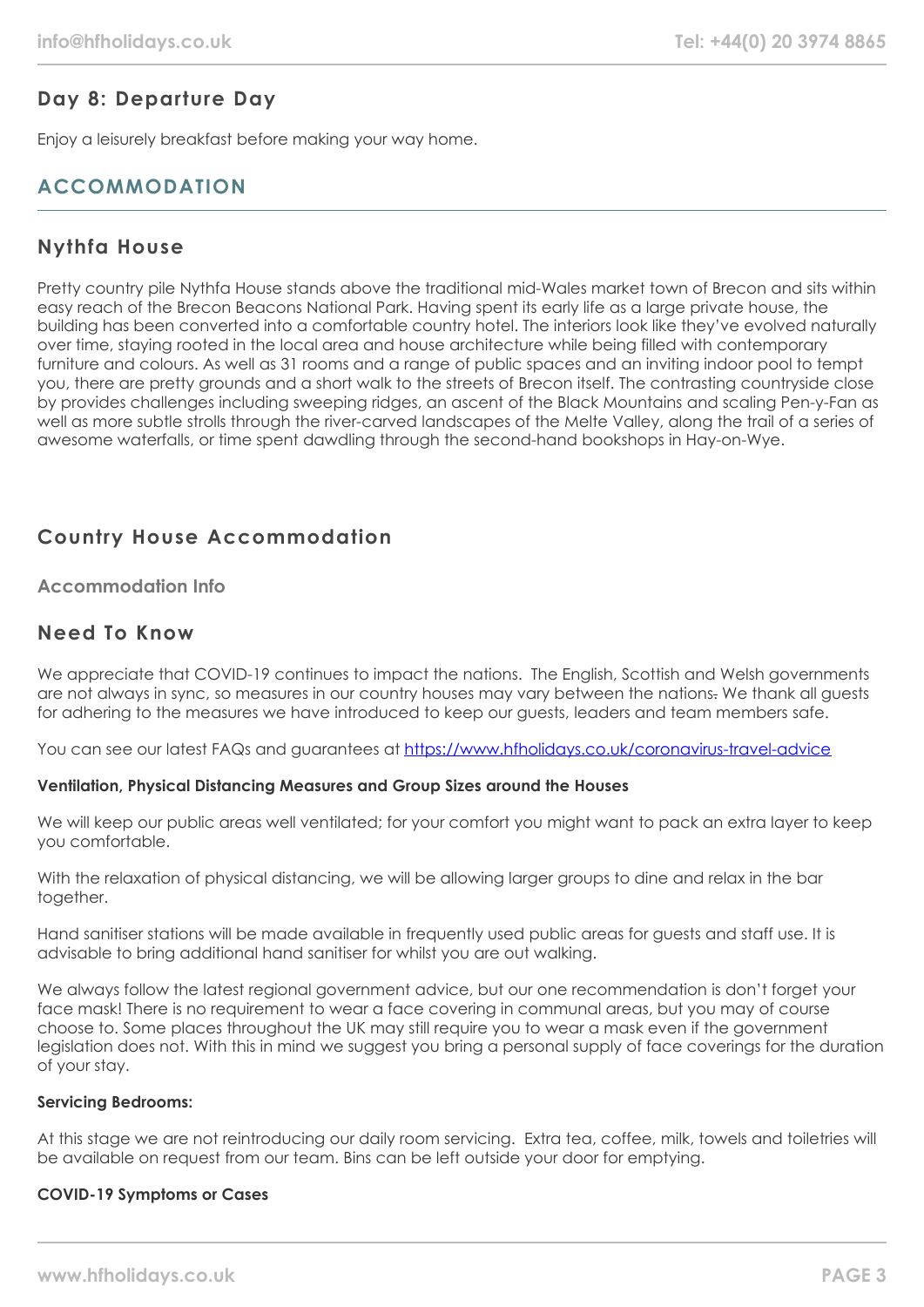If a guest has symptoms of COVID-19 then they should inform the house team and immediately self-isolate to minimise any risk of transmission and make arrangements to request a COVID test. If a guest receives a positive test result, they should return home if they reasonably can. They should where possible use private transport but only drive themselves if they can do so safely. If a guest cannot reasonably return home, they should discuss their circumstances with the House Manager. Additional charges may be levied if a guest needs to self-isolate for longer than their planned holiday.

#### **What can you do to help keep everyone safe?**

- Wear a face mask/covering where required and please bring plenty of face coverings for the duration of your stay
- Carry/use hand sanitiser
- Wash your hands frequently with soap and water when possible
- Cover your mouth and nose with a tissue or your sleeve when you cough or sneeze
- Avoid passing round objects such as cameras & phones
- If you are displaying symptoms of Coronavirus, please do not travel to an HF Holidays House

## **Rooms**

#### Tea & coffee-making facilities, TV, Hairdryer, Toiletries, Wi-Fi

Stay in the smartly presented rooms in the main house or in one of the eight garden rooms or three single bed pool rooms across the grounds. With 31 rooms - including four on the ground floor - Nythfa House has plenty of space and there's a range of Classic, Premium and Superior Rooms to choose from. Opt for Rooms 6 or 7 in the main house for delightfully decorated, spacious places to stay, each with sumptuous views over the garden and Brecon Beacons. Room 21 is a quirky 'Premium' room up in the eaves, with a separate sitting space and cosy bedroom - just mind your head on the low ceiling! Look out for the fresh floral designs in the pretty garden rooms too, which have their own small deck from which to enjoy views of the gardens.

All 'Classic' rooms are en-suite and furnished to a high standard. There are also several 'Premium' and 'Superior' Rooms that are either larger or have a desirable view, a more luxurious mattress and larger television. Upgrade your stay for just an extra £15-25 per person per night. You can choose a specific room for an extra £30 per room, subject to availability. Upgrade supplements still apply.

#### **Check in:**

Check in opens at **4pm** for all guests. Guests will be unable to access any of the Country House facilities, including leaving luggage before 4pm.

We are delighted to invite you to enjoy a complimentary Afternoon Tea on arrival. Relax and meet your fellow guests and leaders.

#### **Check out:**

#### Check out time: **10am**

Please note, you will need to settle your bill before departure and payment will only be possible by card. Gratuities and donations to the Pathway Fund can also be made by card.

## **Facilities**

Free Wi-Fi, boot and drying room, indoor swimming pool, extensive garden, conservatory, lounge, library and board games to borrow

After a day exploring waterfall country or the Beacons, come back to the house and its specially tailored walkers' facilities. At the front of the house there's a pretty garden to pause in, with a putting green and croquet lawn attached. Duck into the conservatory to enjoy views out over the gardens from under the twisting branches of an old vine. Whether you relax in the lounge, or get together with other guests for a board game or great conversation, make sure to make time for the cosy bar, and try a dram of award-winning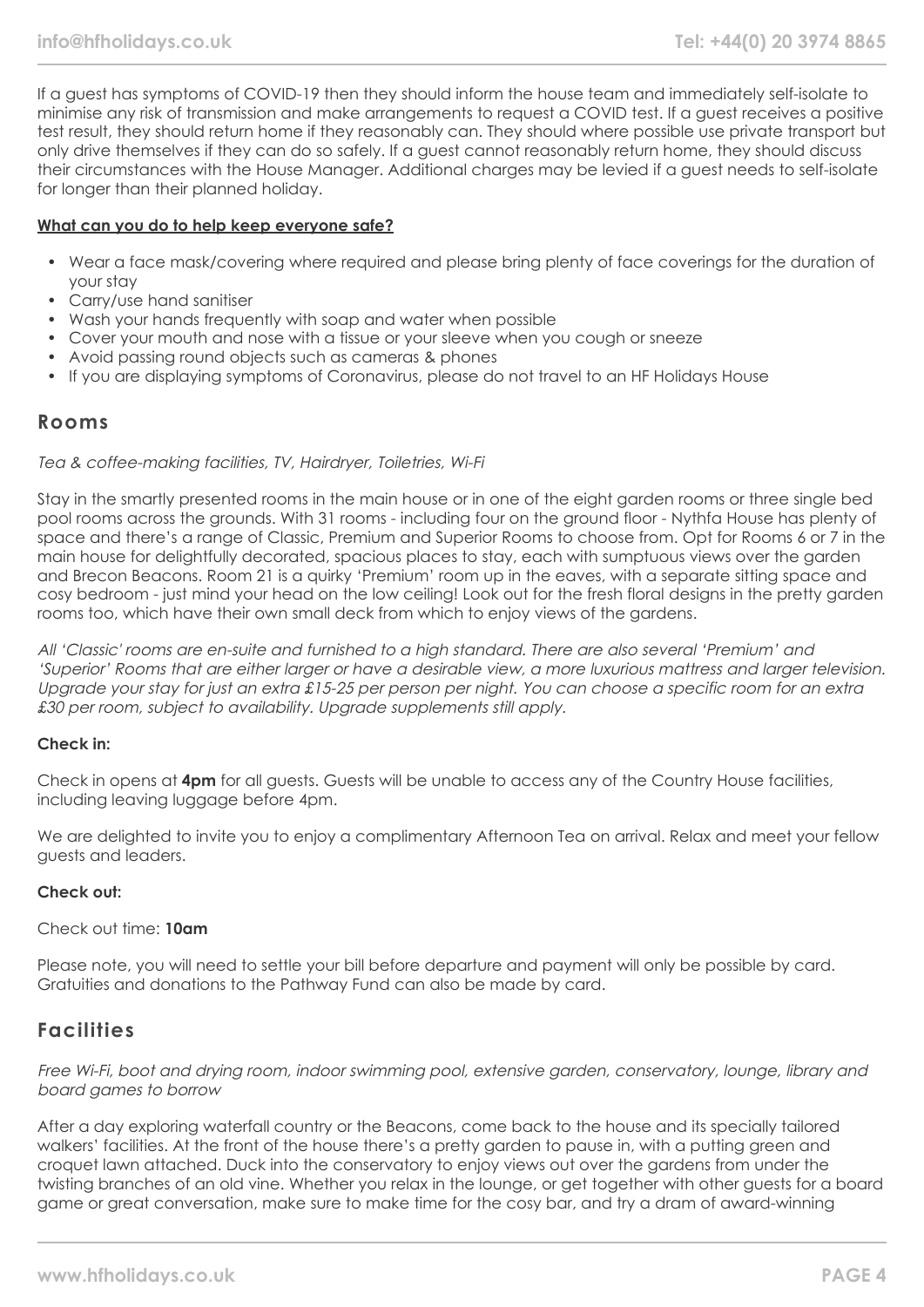whisky from the local Penderyn distillery, which uses water from the Brecon Beacons National Park. There's also a Brecon Botanicals gin that's wonderfully well regarded.

#### **Welcome Information**

A Welcome Information Pack providing details about the Country House and your holiday will be available in each bedroom. This personal pack of information will detail what to expect during your stay in the house, the menu for the duration of your stay, dinner & picnic lunch order forms and the guest registration form for completion.

Our houses are locked at night-time and accessible with a door code which is available in the Welcome Pack. However, we also recommend making a note of the Duty Manager number on arrival, in case of an emergency or getting locked out.

#### **Evenings**

Join our team after dinner on Wednesday evenings to see if you've got the knowledge to triumph in the HF Big Pub Quiz! There will also be another evening of entertainment at the beginning of the week which will vary depending on the house you are visiting.

If there are leaders resident, they will be available to chat to guests about self-guided walks. You can borrow walking route notes and maps from our Discovery Point.

#### **Walks Talks – Guided Walking Information Briefings**

Self-Guided guests are always welcome to join our Guided Walking briefings to hear about the local conditions.

Our leaders will deliver a Guided Walking Information Briefing on each arrival day before and after dinner followed by a group Walks Talk to let guests know about the following day's walks. Walks Talks are usually before and after dinner prior to each walking day. The information is repeated so you can join whichever time suits you.

If you are undecided which walk to do, our leaders will be available in the bar or lounge to answer any questions you might have. Our website contains up-to-date information about the walks for each holiday.

Before you leave for your walk your leader will run through a short safety briefing for the day.

Each day, the latest weather forecast will be displayed for all guests to check to ensure appropriate clothing is worn for the walks.

Please note, if you decide to do your own walks, or you are on a self-guided walking holiday, you must complete an Independent Walker Card each day. These can be found near the Discovery Point in the house.

## **Food & Drink**

As at all our country houses, holidays are full board, from afternoon tea served as a welcome treat through that evening's meal to a hearty breakfast on the day of departure. Food at Nythfa House is varied with a strong emphasis on the use of seasonal British produce. Our experienced chefs create each dish using only the freshest ingredients and, when in season, use home grown herbs and vegetables taken from our own gardens to give a true taste of the local area.

Along with many hospitality business across the UK we are presently experiencing disruption to our food and drink supply chain. COVID continues to limit the ability of suppliers to deliver and the war in Ukraine (along with several other global challenges) is impacting availability of many basic products. We are working hard to ensure that these challenges do not negatively impact your holiday but ask for your understanding should we need to make last minute changes to dishes or menus.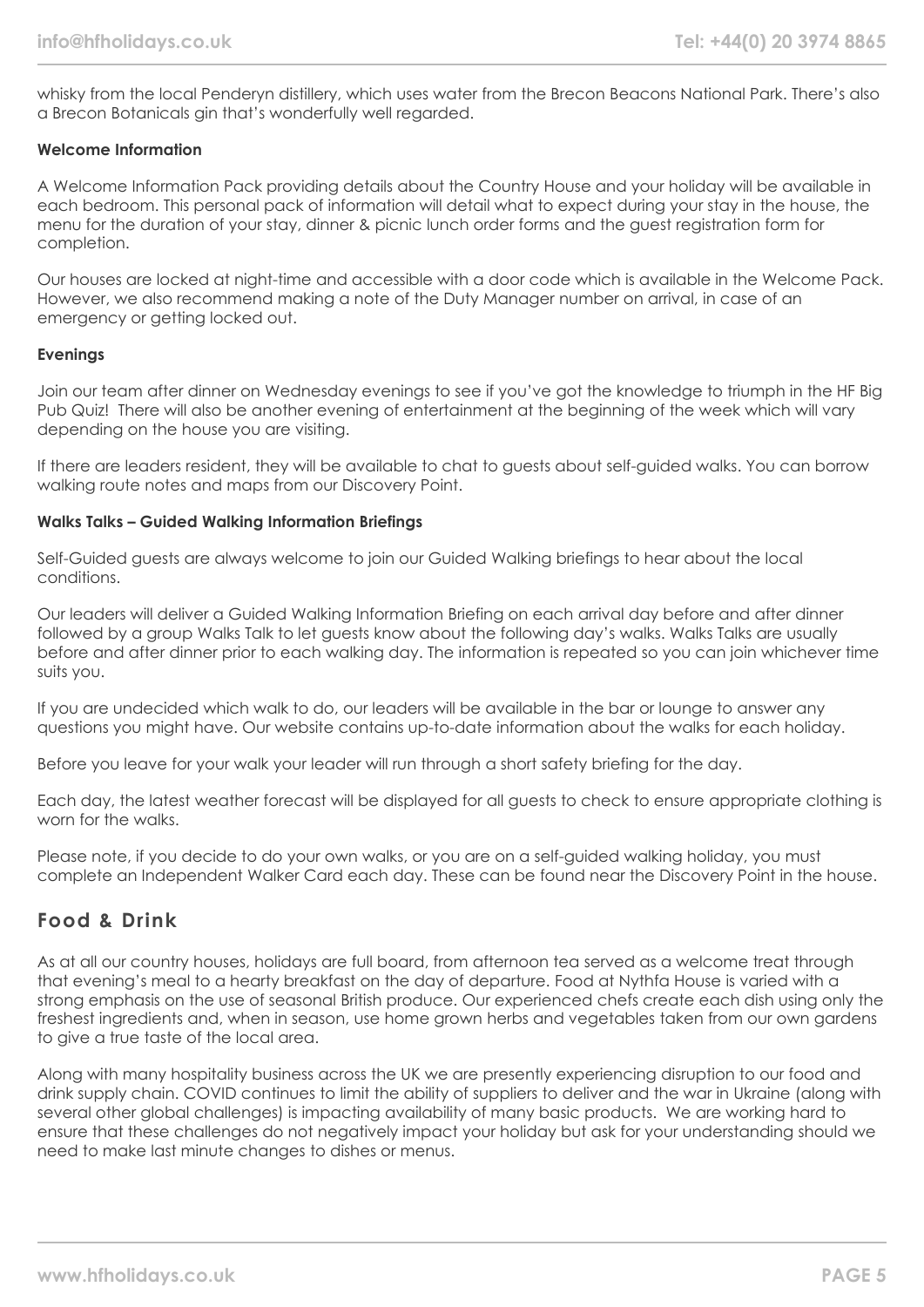# **Accessibility**

For accessibility and assistance information, please contact our expert team on [020 3974 8865](tel:02039748865) or view the accessibility information online for [Nythfa House](https://www.hfholidays.co.uk/images/Documents/accessibility_statements/nythfa-house---accessibility-information---update-feb-2021.pdf)

# **TRAVEL DETAILS**

Our address is: Nythfa House, Brecon, Powys, LD3 7NN Tel: [01874 624287](tel:01874624287)

# **By Train:**

The most convenient railway station for Nythfa House is at Abergavenny. For train times and route planning by train visit [www.nationalrail.co.uk](https://www.nationalrail.co.uk/) or phone [03457 48 49 50](tel:03457484950).

# **By Taxi:**

The 21-mile journey from Abergavenny railway station takes approximately 40 minutes to one hour. You can pre-book a taxi from our recommended taxi company, A&A Cabs. As a guide price, it cost £36 per 4-seat taxi in 2022. 8-seat taxis are also available at a higher rate. A&A Cabs will arrange shared taxis wherever possible. Please pre-book your taxi at least 7 days in advance by contacting:

A&A Cabs\* Tel: [+44 \(0\) 1874 622288](tel:01874622288) Email: [aandabrecon@yahoo.ie](mailto:aandabrecon@yahoo.ie)

The return taxi journey can be arranged on your behalf by the Nythfa House Manager. \*A&A Cabs is not owned or managed by HF Holidays

## **By Bus:**

The X43 bus operates from Abergavenny station to Brecon and takes approximately one hour. Alight at the bus interchange in Brecon. Facing the road, head left along Heol Gouesnou to the traffic lights. Turn right heading uphill along Cerrigcochion Road for around 70 yards, and then turn left into Belle Vue Gardens. Head along the road and turn right at the T-junction (still Belle Vue Gardens). Head up the road to another T-junction and turn left into Cerrigcochion Lane. Walk for about 15 yards and you will see the Nythfa House sign on your right. For bus times see [www.traveline.info](http://www.traveline.info/)

## **By Car:**

Most guests approach Brecon via the A40 from Abergavenny or the A470 from the northwest. These two roads converge at a roundabout on the Brecon bypass. At the roundabout follow the B4601 for a mile into Brecon. Turn right at the second mini roundabout, then go straight on at the crossroads with traffic lights. After 500yds turn sharp right into Mount Street, then second left into Belle View Road. Stop at the top of the road at the T Junction then go straight ahead up the drive to Nythfa House.

## **Travelling From Overseas**

For most guests, travelling to London Heathrow airport is the most convenient option.

From Heathrow first take the train to London Paddington station. From here there are trains to Abergavenny (1 change at Newport) - allow 3 to 3½ hours. See [www.nationalrail.co.uk](https://www.nationalrail.co.uk/) for train times.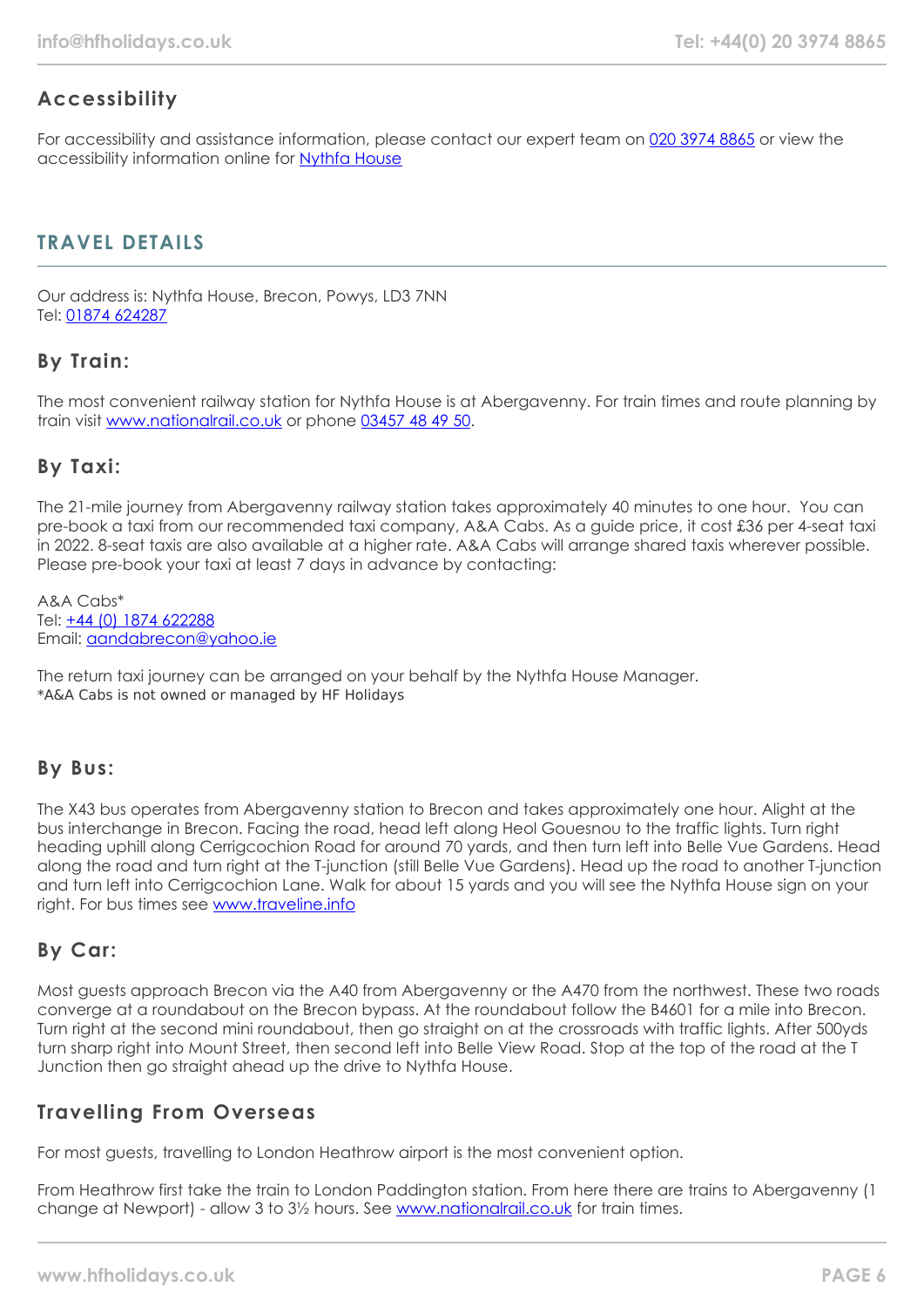From Abergavenny you can travel on to Brecon by bus or taxi (see above).

# **LOCAL AREA**

During your stay at Nythfa House you may enjoy visiting the following places of interest, either in your free time, on your journey to and from Brecon or if you are travelling on a self-guided holiday:

Brecon is a quaint market town at the foot of the Brecon Beacons; an area of sweeping high moorland, and beautiful green valleys. The town has a good range of facilities including shops, supermarkets, post office, chemists, banks, pubs and cafés. During your stay you may enjoy visiting **[Brecon Cathedral](https://swanseaandbrecon.churchinwales.org.uk/en/brecon-cathedral/)** or take a scenic cruise from Brecon along the [Monmouthshire and Brecon canal](https://www.dragonfly-cruises.co.uk/).

## **Big Pit National Coal Museum**

Travel underground at the excellent [Big Pit National Coal Museum](https://museum.wales/bigpit/) in Blaenavon and discover the life of a South Wales coal miner. Blaenavon is around 45 minutes' drive from Brecon.

## **Hay-on-Wye**

The quaint small town of [Hay-on-Wye](http://www.hay-on-wye.co.uk/) is about 30 minutes' drive from Brecon, and can also be reached by bus every 2 hours. The town is now famed for its annual literary festival, and extensive selection of second-hand book shops.

## **Hereford**

Hereford is an attractive city, around an hour's drive from Brecon. [Hereford Cathedral](https://www.herefordcathedral.org/) houses the famous Mappa Mundi, a 12th century map of the world.

## **National Showcaves Centre For Wales**

The [National Showcaves Centre for Wales](https://www.showcaves.co.uk/) is home to a series of impressive show-caves, some of the largest in Europe, which house some fine stalactites and stalagmites. The caves are around 30 minutes' drive from Brecon.

## **Tretower Court**

Located near the village of Crickhowell, about 20 minutes' drive from Brecon, [Tretower Court](https://cadw.gov.wales/visit/places-to-visit/tretower-court-and-castle) is a fine Medieval fortified manor house.

## **Cardiff**

The vibrant Welsh capital of [Cardiff](https://www.visitcardiff.com/) is around 40 miles or 1 hour's drive from Brecon. A visit could include the St Fagan's National History Museum, Castell Coch, or the National Museum.

## **Brecon Mountain Railway**

The [Brecon Mountain Railway](https://www.bmr.wales/) is a narrow-gauge heritage railway which follows part of the route of the original Brecon & Merthyr Railway which closed in 1964. The 90-minute journey heads north from near Merthyr Tydfil into the Brecon Beacons National Park, passing a large reservoir as it climbs up to Torpantau station. On the return journey from Torpantau to Pant, the train stops at Pontsticill station where there is a lakeside café which is a nice spot from which to admire the view. At Pant station there is a workshop where the steam locomotives and carriages are maintained.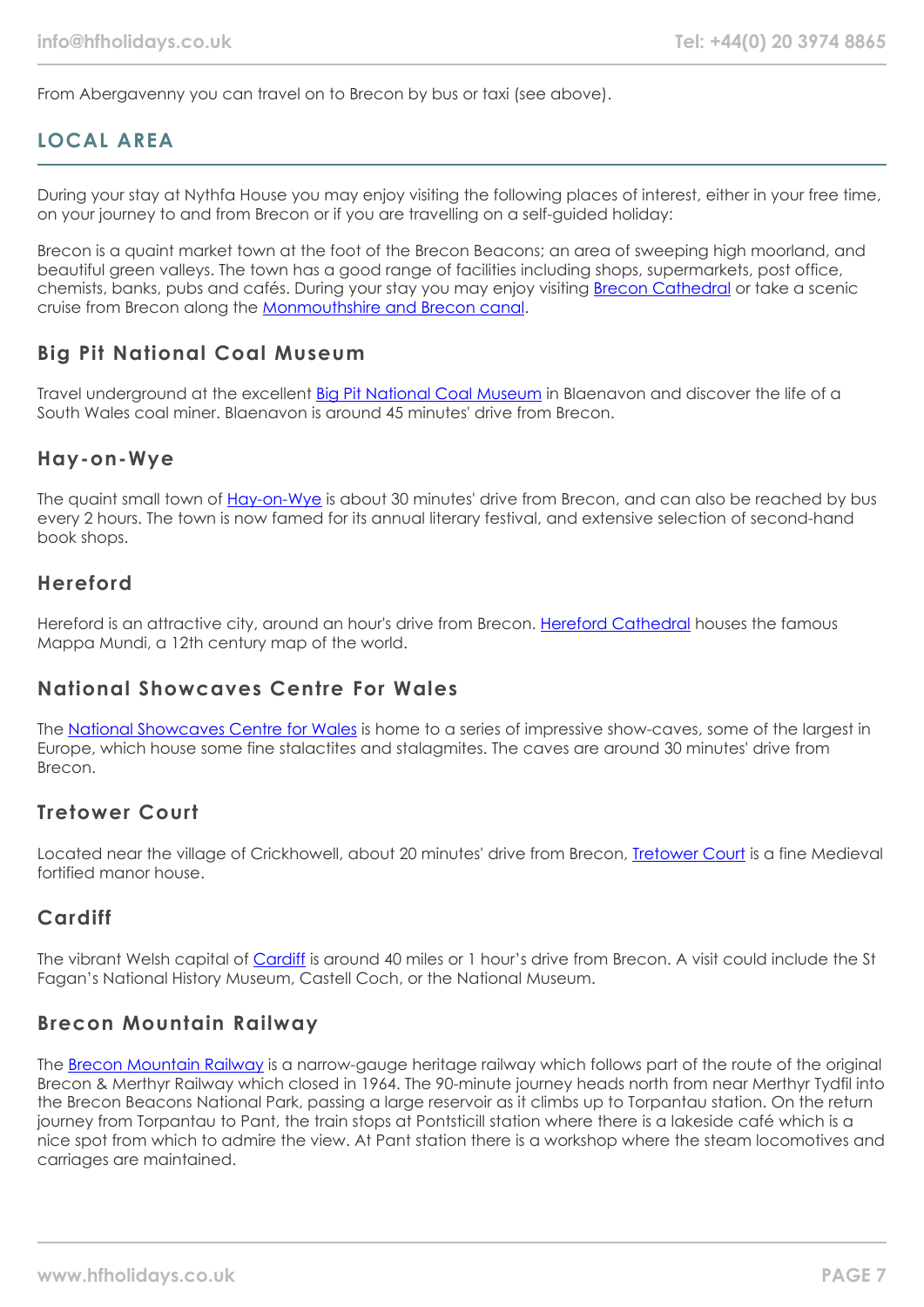# **USEFUL HOLIDAY INFORMATION**

# **Essential Information**

Before you head out on your walk it's always sensible to make sure you're carrying the correct kit. Below is a list of recommended equipment:

#### **Essential Equipment**

- Rucksack with a waterproof liner,
- Thermos flask for hot drink
- Water bottle (at least 1 litre)
- Spare high-energy food such as a chocolate bar.
- Small torch
- First aid kit

#### **Optional Equipment**

- Walking poles are useful, particularly for descents
- Insect repellent,
- Sun hat,
- Sunglasses
- Sun cream
- Camera

# **Safety On Your Holiday**

Please follow the tips below to ensure your holiday is safe and enjoyable:

- Please complete and hand in your registration card to the House Manager on the first evening of your holiday
- Please note the number of the accommodation where you are staying (see Travel details section of your trip notes)
- Check the weather forecast this is updated regularly and displayed on the Discovery Point. Be prepared for the weather to change during the day and wear appropriate footwear such as walking boots. We would recommend that you wear or carry a waterproof jacket and trousers, a spare warm jumper or fleece, hat and gloves. In addition we recommend a water bottle, spare food, map, compass, torch, whistle, small first aid kit and survival bag
- Take a copy of a map and a route card
- Be aware of ticks more information can be found at the Discovery Point

# **HOW TO BOOK**

When you're ready to book, you can choose to **book online** or book **over the phone**. Our website offers secure online booking for our holidays, is available 24/7, and offers more in-depth information about all our holidays. If you prefer to call us, our experienced and knowledgeable team are available to answer any specific questions you have and can offer guidance as to which holiday is best suited to your needs.

Our office is open: Monday to Friday: 9am – 5.30pm, Saturday: 9am – 1pm, Sunday & Bank Holiday Monday: closed

#### **PAYING YOUR DEPOSIT**

To secure the holiday of your choice, you will need to pay a deposit: UK & European Holidays: £150 per person and Worldwide Holidays: £250 per person. You can pay your deposit by debit or credit card with no additional card fees charged or make an online BACS payment directly into HF's bank account, please see details under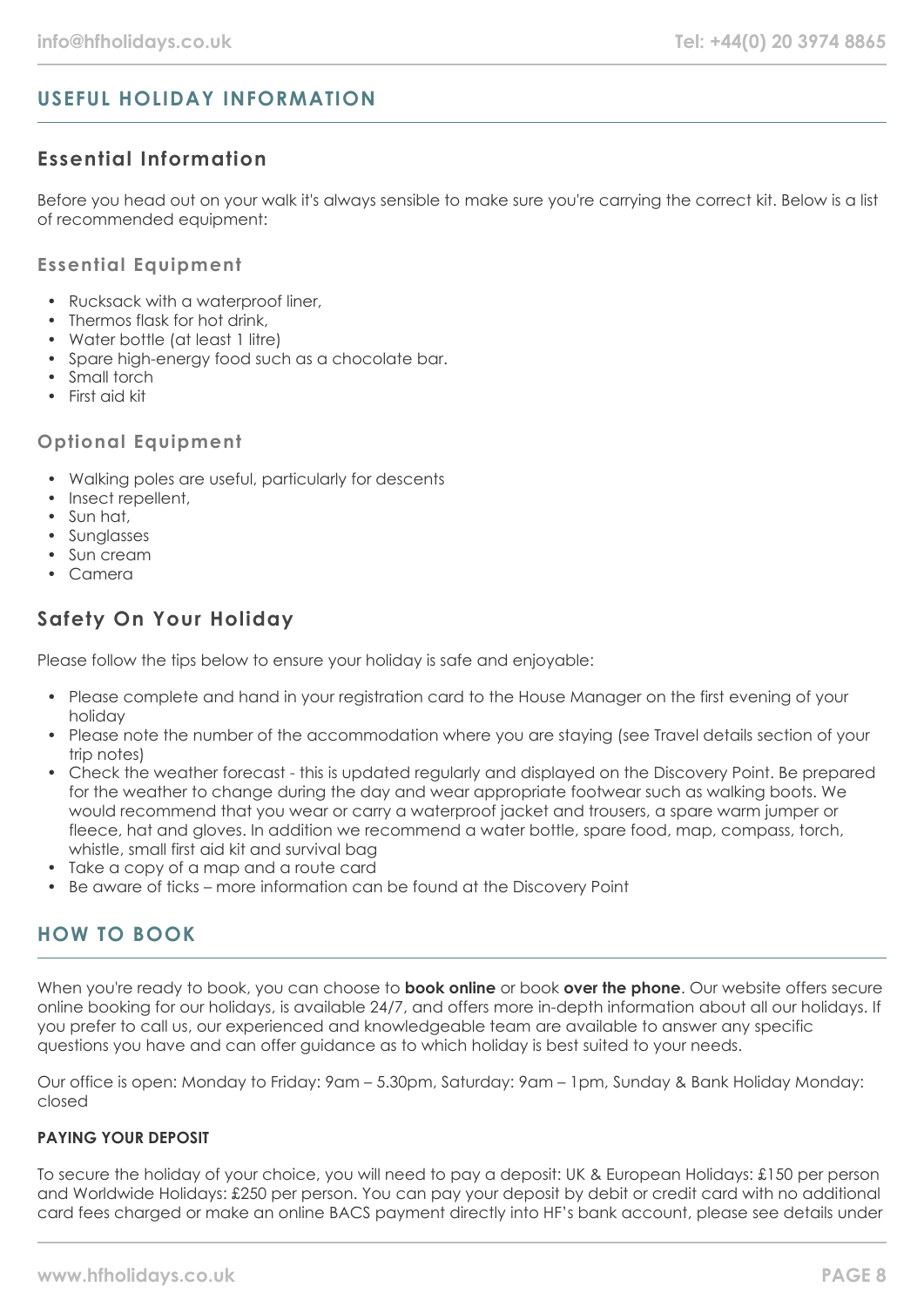BACS payments. You can also pay your deposit by cheque within seven days of booking. Cheques should be made payable to 'HF Holidays Ltd' with your booking reference / Order ID on the back.

#### **NON-MEMBER FEE**

Non-members can join our holidays by paying a Non-Member's fee of £30 per person per holiday. Alternatively, full membership is available from £100 – visit hfholidays.co.uk/membership for details.

#### **BACS PAYMENTS**

Please quote your booking reference / Order ID when you make your payment online: Bank Name: National Westminster Bank, Account Name: HF Holidays Limited, Account Number: 48904805, Sort Code: 60-00-01, IBAN: GB90NWBK60000148904805

Once we have received your booking and deposit, we will send a confirmation invoice to the lead name. Please check this carefully. For bookings 'with flights' it is essential that the names on your booking confirmation invoice match those on your passport for bookings overseas. Please advise us immediately of any errors. Any name changes after the balance of your holiday has been paid will be subject to a fee levied by the airline.

#### **MANAGE MY BOOKINGS**

Payments can also be made through the [Manage My Booking](https://www.hfholidays.co.uk/about-us/bookings/my-booking) function on our website. Click on the link at the top of our homepage. This is available to all customers who provide an email address at the time of booking.

#### **YOUR FINAL BALANCE**

Your final balance payment is due 6 weeks before departure if you are staying in an HF Holidays UK country house, 8 weeks before departure if you are travelling on one of our holidays in Europe and 10 weeks before departure if you are on a Guided Trail staying in one of our partner hotels or are travelling on a Worldwide holiday. As with paying your deposit, you can pay your final balance by debit or credit card, make an online BACS payment directly into HF's bank account or pay by cheque.

#### **TRAVEL INSURANCE**

Travel insurance is an important part of any booking and essential for one of our holidays. HF Holidays works with specialist. Insurance Brokers Campbell Irvine Direct. For more information or to obtain a quote call them on [01702 427 236](tel:01702427236) or visit [hfholidays.co.uk/insurance](https://www.hfholidays.co.uk/about-us/bookings/insurance)

#### **PEACE OF MIND**

#### **ATOL:**

The air holidays and flights in this brochure are ATOL-protected, since we hold an Air Travel Organiser's Licence granted by the Civil Aviation Authority. Our ATOL number is ATOL 710. In the unlikely event of our insolvency, the CAA will ensure that you are not stranded abroad and will arrange to refund any money you have paid us for advance bookings. For further information visit the ATOL website [atol.org.uk](https://www.atol.org/)

#### **MEMBER OF ABTOT:**

HF Holidays is a member of ABTOT (The Association of Bonded Travel Organisers Trust Limited) which provides financial protection under the Package Travel, Package Holidays and Package Tours Regulations 1992 for HF Holidays Ltd and in the event of their insolvency, protection is provided for the following: 1. non-flight packages commencing in and returning to the UK; 2. non-flight packages commencing and returning to a country other than the UK; 3. flight inclusive packages that commence outside of the UK and Republic of Ireland, which are sold to customers outside of the UK and Republic of Ireland. 1, 2 and 3 provides for a refund in the event you have not yet travelled. 1 and 3 provides for repatriation. Please note that bookings made outside the UK and Republic of Ireland are only protected by ABTOT when purchased directly with HF Holidays Ltd.

#### **TRIP NOTE VALIDITY**